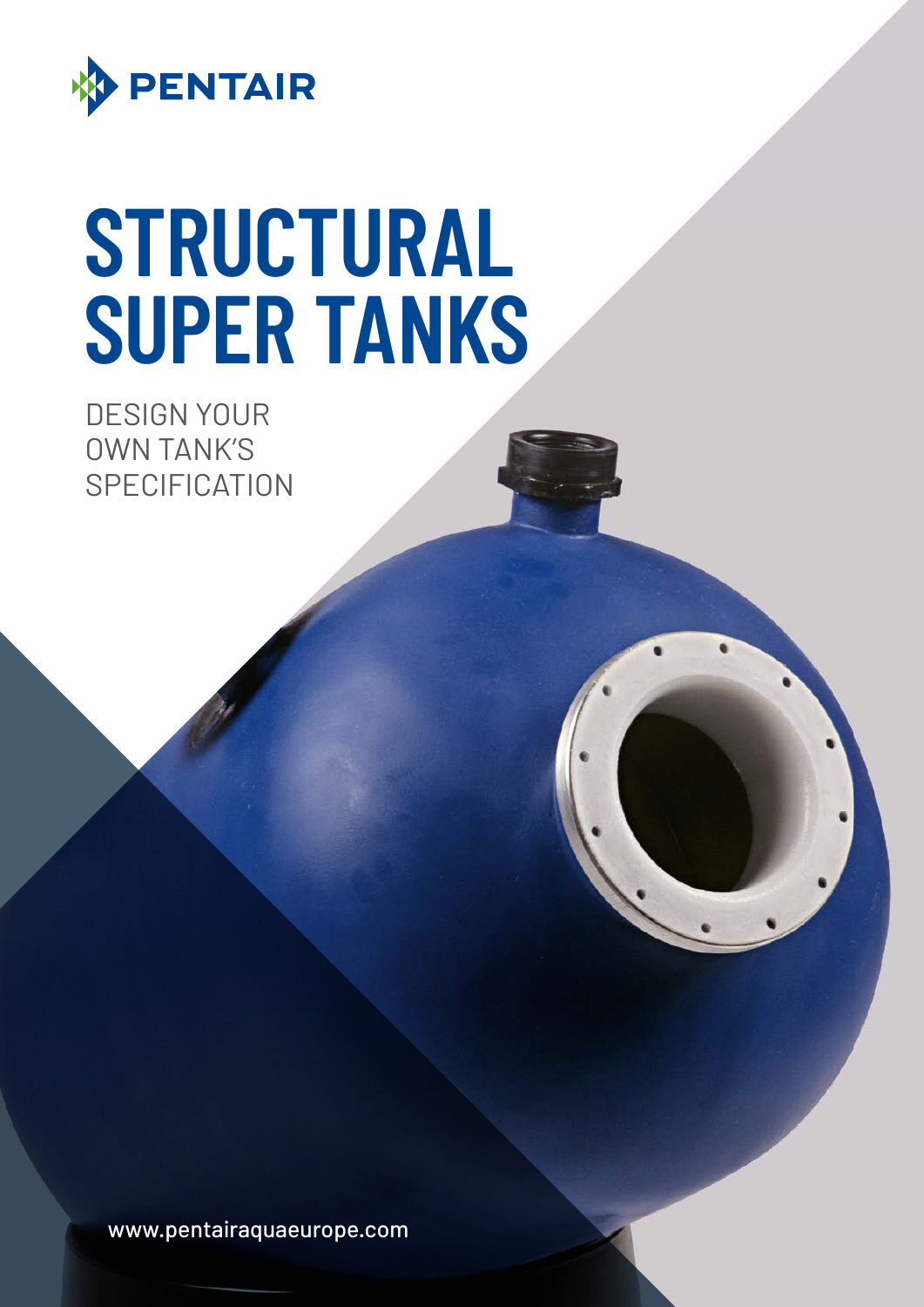

# **WHAT'S SO SUPER ABOUT SUPER TANKS**

Structural's Super tanks range has been created to enable customers to customize the specification of their tank. In today's world where every installation has got its own specific particularities, proposing the exact product with the exact specification rater than a standard solution can make the difference between winning or loosing a contract.

The made-to-measure pressure tanks from Structural are the complete solution for the treatment, storage and transport of fluids or bulk products. The super

quality of their composite materials sets Structural's high-pressure tanks in a class of their own: they are not only robust, corrosion-free and resistant to extreme conditions, but also light-weight, easy to handle and built to the highest industry standards. Structural's seamless clean-vessel technology offers optimal contamination protection for toxic fluids handling.

The vast choice of configurations permits today to easily design THE special tank that perfectly matches your requirements.

## **OPTIONAL**

### **CUSTOM DESIGN**

- Manhole sight glasses
- Range connections
- Distribution systems
- Mounting bracket
- Support frame/trolley

### **WIDE CHOICE OF INNER LINERS**

Liners can be choosen according to the needs:

- PE for standard water treatment
- PVDF for specific application (high temperature, specific chemical resistance…).
- Both materials are drinking-water approved by the highest industry standards (FDA)



# **SPECIAL BENEFIT**

Built to your needs: specific pressure, volume and dimensional request Rapid and simple Installation Certification: KTW, ACS and CE PED. Other regional certifications as well as ASME calculations are available upon request

# **STANDARD**

### **FIBER REINFORCEMENT**

- Lightweight
- Easy to handle
- Standard color: blue RAL 5015

### **SEAMLESS CLEAN VESSEL TECHNOLOGY**

This is achieved by a unique liner that protects the integrity of the tank, with following advantages:

- No leakage
- No corrosion
- 100% contamination protection

### **RESISTANT COATING**

A surface treatment in Epoxy resin protects against the corrosion and makes it unnecessary for the customers to repaint the tank during the yearly system maintenance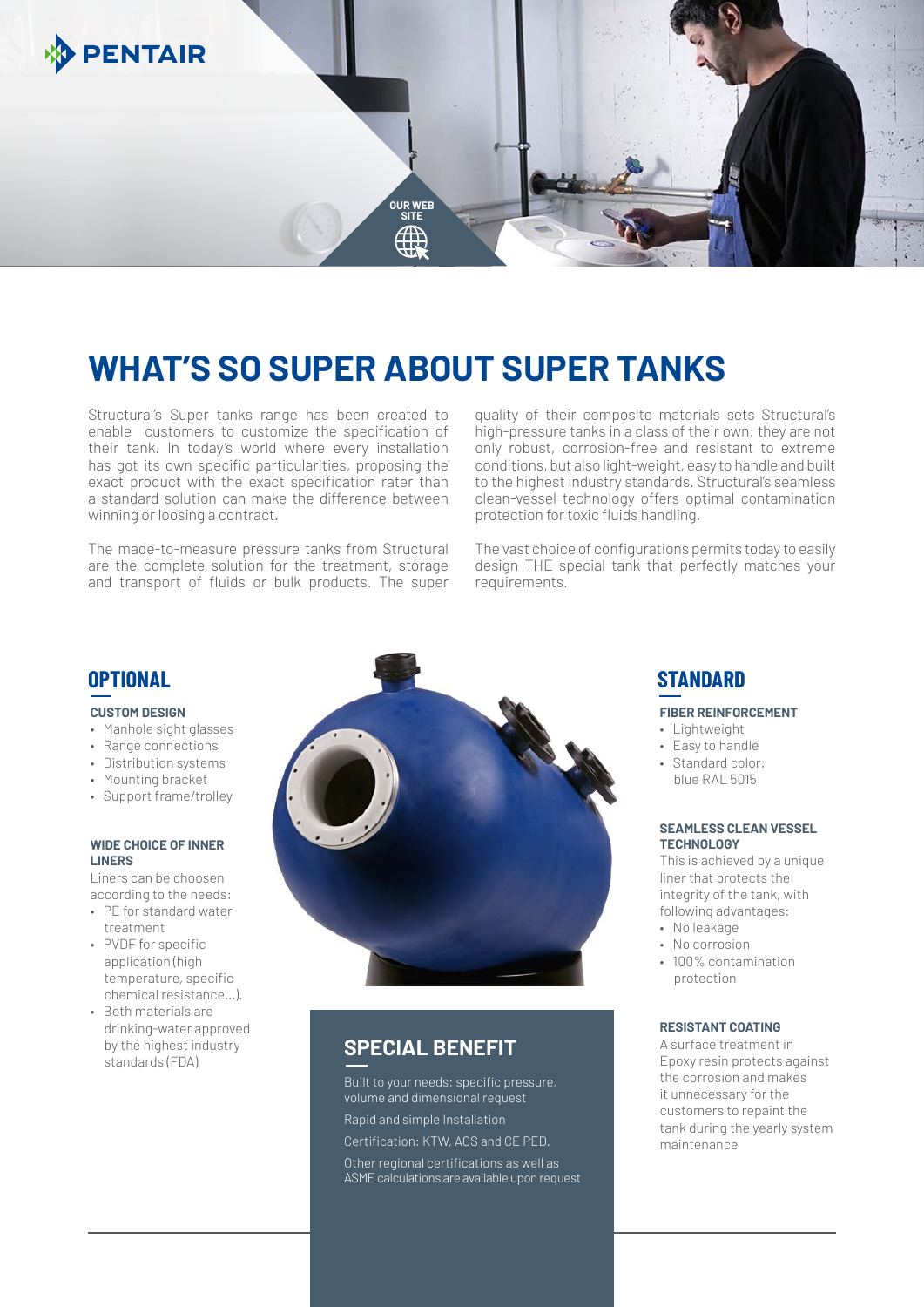

# 4 steps to follow to customize your...

# **STEP 1: SELECT THE SIZE AND VOLUME**

| Made to measure tank models |                                |      |      |      |      |      |      |      |      |      |                          |                          |
|-----------------------------|--------------------------------|------|------|------|------|------|------|------|------|------|--------------------------|--------------------------|
| <b>Diameter</b>             | 14''                           | 16'' | 18'' | 21'' | 24'  | 30'' | 36'  | 42'' | 48'' | 55'' | 63''                     | 79"                      |
| <b>Diameter</b><br>(mm)     | 369                            | 406  | 496  | 552  | 618  | 770  | 927  | 1074 | 1226 | 1429 | 1623                     | 2045                     |
| 1000                        | 106                            | 131  | 202  | 277  | 364  | 600  | 862  | 1232 | 1672 | 2555 | 3416                     | 6141                     |
| 1100                        | 115                            | 145  | 212  | 299  | 392  | 644  | 925  | 1317 | 1784 | 2697 | 3608                     | 6345                     |
| 1200                        | 125                            | 154  | 221  | 321  | 421  | 688  | 988  | 1403 | 1896 | 2840 | 3801                     | 6550                     |
| 1300                        | 135                            | 166  | 241  | 343  | 450  | 732  | 1052 | 1488 | 2008 | 3983 | 3993                     | 6754                     |
| 1400                        | 145                            | 178  | 261  | 366  | 479  | 776  | 1115 | 1574 | 2120 | 3126 | 4185                     | 6959                     |
| 1500                        | 155                            | 190  | 280  | 388  | 508  | 820  | 1178 | 1659 | 2232 | 3269 | 4377                     | 7163                     |
| 1600                        | 165                            | 202  | 299  | 410  | 536  | 864  | 1241 | 1745 | 2344 | 3412 | 4570                     | 7368                     |
| 1700                        | 174                            | 213  | 318  | 432  | 565  | 908  | 1304 | 1831 | 2456 | 3555 | 4762                     | 7573                     |
| 1800                        | 184                            | 225  | 338  | 454  | 594  | 952  | 1367 | 1916 | 2567 | 3698 | 4954                     | $\bar{ }$                |
| 1900                        | 194                            | 237  | 357  | 477  | 623  | 995  | 1431 | 2002 | 2679 | 3841 | 5146                     | $\qquad \qquad -$        |
| 2000                        | 204                            | 249  | 376  | 499  | 652  | 1039 | 1494 | 2087 | 2791 | 3984 | 5339                     |                          |
| 2100                        | 214                            | 261  | 395  | 521  | 681  | 1083 | 1557 | 2173 | 2903 | 4127 | 5531                     | $\overline{\phantom{a}}$ |
| 2200                        | 224                            | 272  | 415  | 543  | 709  | 1127 | 1620 | 2258 | 3015 | 4269 | 5723                     | $\overline{a}$           |
| 2300                        | 233                            | 284  | 434  | 565  | 738  | 1171 | 1683 | 2344 | 3127 | 4412 | 5915                     |                          |
| 2400                        | 243                            | 296  | 453  | 588  | 767  | 1215 | 1746 | 2429 | 3239 | 4555 | $\overline{\phantom{a}}$ | ÷                        |
| 2500                        | 253                            | 308  | 473  | 610  | 796  | 1256 | 1810 | 2515 | 3351 | 4698 | $\overline{\phantom{a}}$ | $\overline{\phantom{0}}$ |
|                             | <b>Standardized tank model</b> |      |      |      |      |      |      |      |      |      |                          |                          |
| <b>Diameter</b>             | 14''                           | 16'' | 18'' | 21'' | 24'  | 30'' | 36   | 42"  | 48"  | 55"  | 63"                      | 79"                      |
| <b>Diameter</b><br>(mm)     | 369                            | 406  | 496  | 552  | 618  | 770  | 927  | 1074 | 1226 | 1429 | 1623                     | 2045                     |
| Cylindrical<br>length (mm)  | 1378                           | 1356 | 1344 | 1154 | 1320 | 1284 | 1272 | 1169 | 1140 | 2000 | 2000                     | 1750                     |
| <b>VOLUME(L)</b>            | 140                            | 170  | 245  | 310  | 450  | 710  | 1020 | 1360 | 1840 | 4018 | 5223                     | 7675                     |

# **STEP 2: SELECT THE TOP AND BOTTOM OPENINGS**

## **THREADED CONNECTIONS FLANGED CONNECTIONS**



Super tanks are available with a top or a bottom opening with a 4'' threaded connection.

Available diameter sizes range from 14" to 36" diameter.

| $/4$ "/ | 1 ຕ" | 105.69 | $4^{\prime\prime}$ -8UN |
|---------|------|--------|-------------------------|



Available options:

| <b>Size</b>  | Raw material | Available on<br>tank diameter             |
|--------------|--------------|-------------------------------------------|
| 6''          | Aluminium    | $14 - 79$                                 |
| <b>DN200</b> | PE/GRP       | $42^{\prime\prime}$ -79 $^{\prime\prime}$ |
| <b>DN400</b> | PE/GRP       | $55 - 79$                                 |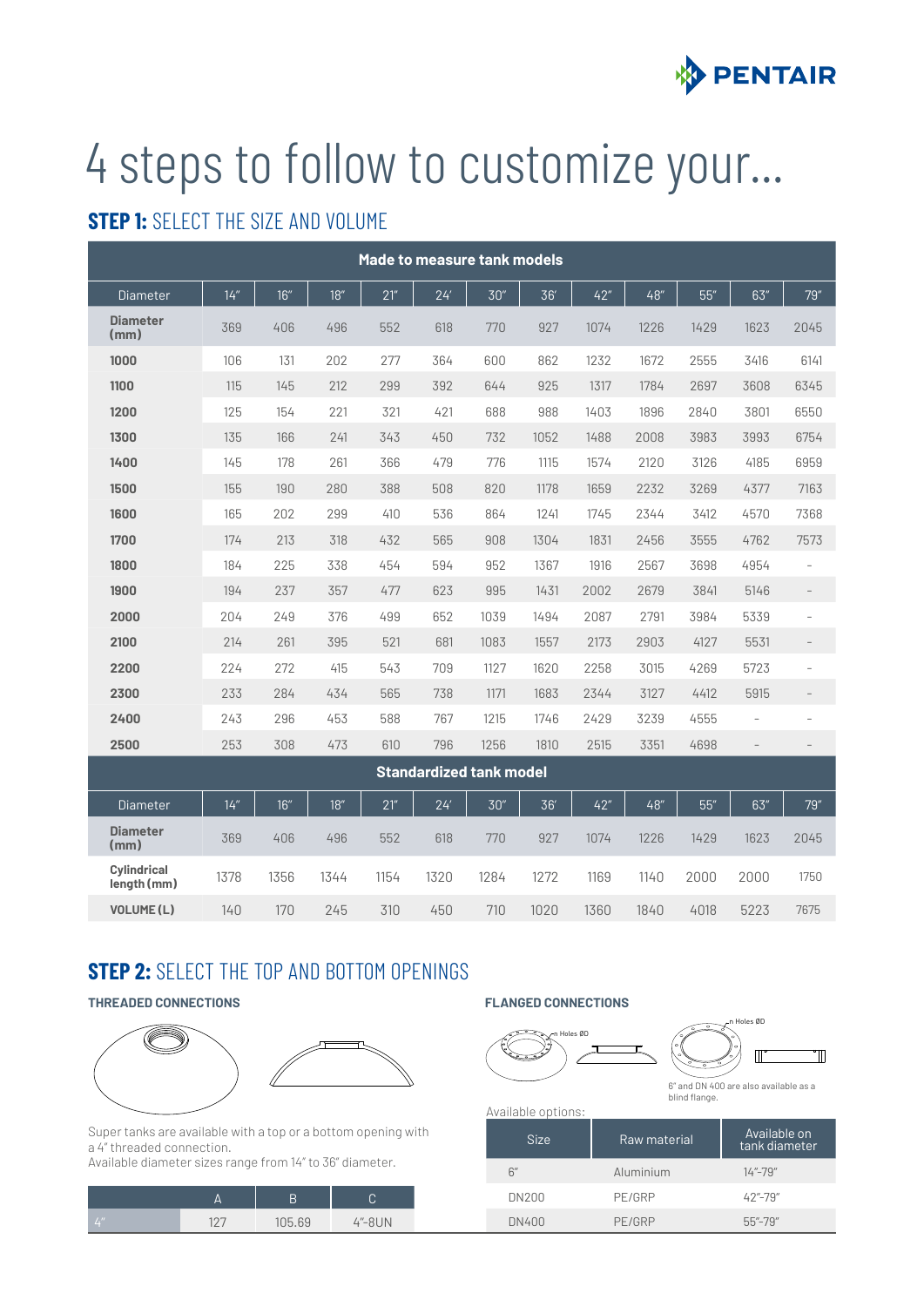

# ...super tank

# **STEP 3:** SFLECT SIDE HOLES AND TOP/BOTTOM DOME OPENINGS

**WITH THREADED CONNECTIONS WITH FLANGED CONNECTIONS**



A large choice of possible side hole connections, matching all drains or side mounts, is available. Similarly, top and bottom dome hole configurations can be obtained with or without blind flange for an easy maintenance or media replacement. BELOW TABLE PRESENTS THE AVAILABLE CONFIGURATIONS.

| Tank diam. | $2^{\prime\prime}$ | <b>DN50</b> | <b>DN80</b> | <b>DN100</b> | <b>DN150</b>             | <b>DN200</b>             |
|------------|--------------------|-------------|-------------|--------------|--------------------------|--------------------------|
| 14''       | XY                 | XY          | XY          | XY           | -                        | $\overline{\phantom{0}}$ |
| 16''       | XY                 | XY          | XY          | <b>XY</b>    |                          |                          |
| 18"        | XY                 | XY          | XY          | XY           |                          | $\overline{\phantom{0}}$ |
| 21''       | <b>XYZ</b>         | <b>XYZ</b>  | <b>XYZ</b>  | XY           | $\qquad \qquad -$        | $\qquad \qquad -$        |
| 24''       | <b>XYZ</b>         | <b>XYZ</b>  | <b>XYZ</b>  | <b>XYZ</b>   | $\overline{\phantom{0}}$ | $\overline{\phantom{0}}$ |
| 30"        | <b>XYZ</b>         | <b>XYZ</b>  | <b>XYZ</b>  | <b>XYZ</b>   | X                        | X                        |
| 36''       | <b>XYZ</b>         | <b>XYZ</b>  | <b>XYZ</b>  | <b>XYZ</b>   | X                        | X                        |
| 42"        | <b>XYZ</b>         | <b>XYZ</b>  | <b>XYZ</b>  | <b>XYZ</b>   | X                        | X                        |
| 48"        | <b>XYZ</b>         | <b>XYZ</b>  | <b>XYZ</b>  | <b>XYZ</b>   | X                        | X                        |
| 55''       | <b>XYZ</b>         | <b>XYZ</b>  | <b>XYZ</b>  | <b>XYZ</b>   | X                        | X                        |
| 63''       | <b>XYZ</b>         | <b>XYZ</b>  | <b>XYZ</b>  | <b>XYZ</b>   | X                        | X                        |
| 79''       | XY                 | XY          | <b>XY</b>   | <b>XY</b>    | $\qquad \qquad -$        | $\qquad \qquad -$        |
| LEGEND     |                    |             |             |              |                          |                          |

X= TOP DOME HOLE, Y=SIDE HOLE, Z=BOTTOM DOME HOLE

# **STEP 4:** SELECT OTHER POSSIBLE OPTIONS

### **SIGHT GLASS**

A sight glass is an useful option that allows checking the resin bed level or the water's turbidity and is mounted between two seals to prevent any leakages. Sight glasses are available in two sizes: DN80 and DN100.



### **LIFT LUGS**

Such lugs permit an easier positioning and handling of the tank.





|              | A   | B   | C     | nxD           | E  | G   | Н   |
|--------------|-----|-----|-------|---------------|----|-----|-----|
| <b>DN50</b>  | 165 | 125 | 51.4  | $12\times8.5$ | 18 | 102 | 63  |
| <b>DN80</b>  | 200 | 160 | 73.6  | 4x18          | 20 | 138 | 90  |
| <b>DN100</b> | 220 | 180 | 90.0  | 8x18          | 22 | 158 | 110 |
| <b>DN150</b> |     |     |       |               |    |     |     |
| <b>DN200</b> | 340 | 295 | 164.6 | 8x22          | 30 | 268 | 200 |





### **AERATION VALVE**

An aeration valve is used to avoid a vacuum effect which can lead to a  $\mathbb{I}$ tank damage and can be mounted on the top hole.



## **BASES**

We offer different types of bases, that can solve space issue or facilitate the connection on the bottom hole.

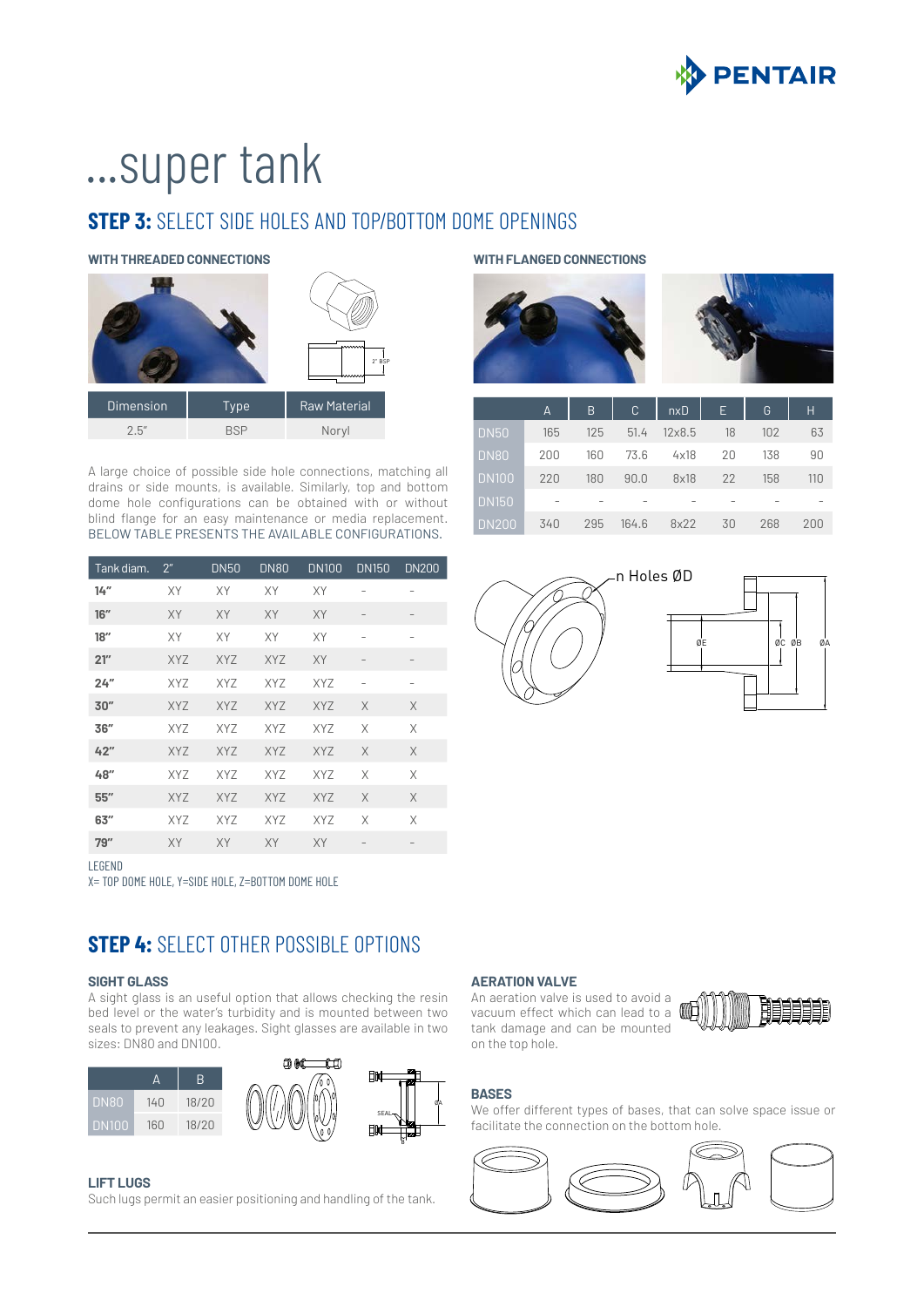

# Specification form





**REQUEST** Send the Specification **belgium.water@pentair.com**

**DRAWING** Pentair will reply within 48 hours and either confirm or propose an



**APPROVAL** Customer reviews Pentair's drawing,



**CREATION**  A dedicated p/n will be assigned for tracking purposes

**PRODUCTION**

About 30 working days are needed



**TEST** A last hydrostatic test will take place to validate the super tank's quality

 $\bigwedge$ 



support

|                   | Name                                                      |
|-------------------|-----------------------------------------------------------|
|                   | Type of tank (inch) D: ■ Made to measure ■ Standard Model |
| 3TEP              | Diameter Tank:                                            |
|                   | Inner Material: Q PE Q PVDF                               |
|                   | Cylindrical length (mm) A:                                |
|                   | Volume (L):                                               |
|                   | Top opening:                                              |
| STEP <sub>2</sub> | Bottom opening:                                           |
|                   | Blind flanges:                                            |
|                   | <b>Blind flanges:</b>                                     |
|                   | Blind flanges:                                            |
|                   | Sidehole 1:                                               |
|                   | Sidehole 2:                                               |
|                   | Sidehole 3:                                               |
|                   | Sidehole 4:                                               |
|                   | Sidehole 5:                                               |
|                   | Sidehole 6:                                               |
|                   | Sidehole 7:                                               |
|                   | Domehole 1:                                               |
|                   | Domehole 2:                                               |
|                   | Domehole 3:                                               |
|                   | Domehole 4:                                               |
|                   | Domehole 5:                                               |
|                   | Sight glass:                                              |
|                   | Sight glass:                                              |
|                   | Sight glass:                                              |
|                   | Aeration valve: Q Yes Q No                                |
|                   | Lifting lugs:                                             |
|                   | Base:                                                     |
|                   | Distribution system top*:                                 |
|                   | Distribution system bottom*:                              |
|                   | Color:                                                    |

## Please scan and send this page to **pwb.order.prf@pentair.com**

|  | Company name: |  |
|--|---------------|--|
|  |               |  |

Contact name:

Phone:

Date:



### *\* Refer to the pricelist*

*Our current production lead time is about 30 working days.Please note that this is only an indication, the*  effective lead time depends on production capacity and will be confirmed on our Order Confirmation within<br>maximum 5 days after receipt of the signed approval drawing and your order.